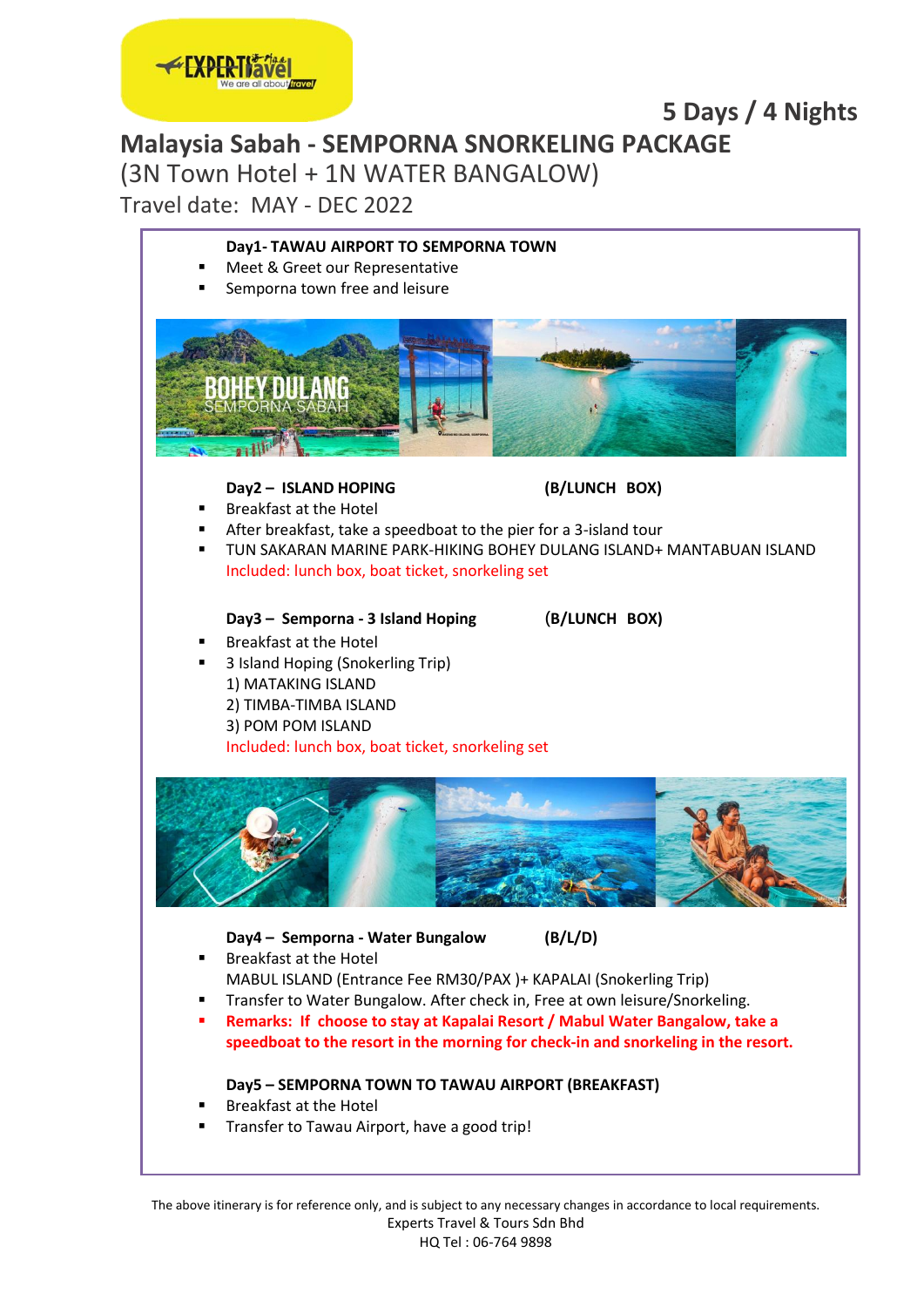

# **5** 天 **/ 4** 晚

## 马来西亚沙巴 **-** 仙本那浮潜配套 **(3**晚 市区 **+1**晚 水上屋**)** 出发日期**: 5**月 **- 12**月份 **2022**



The above itinerary is for reference only, and is subject to any necessary changes in accordance to local requirements. Experts Travel & Tours Sdn Bhd

HQ Tel : 06-764 9898